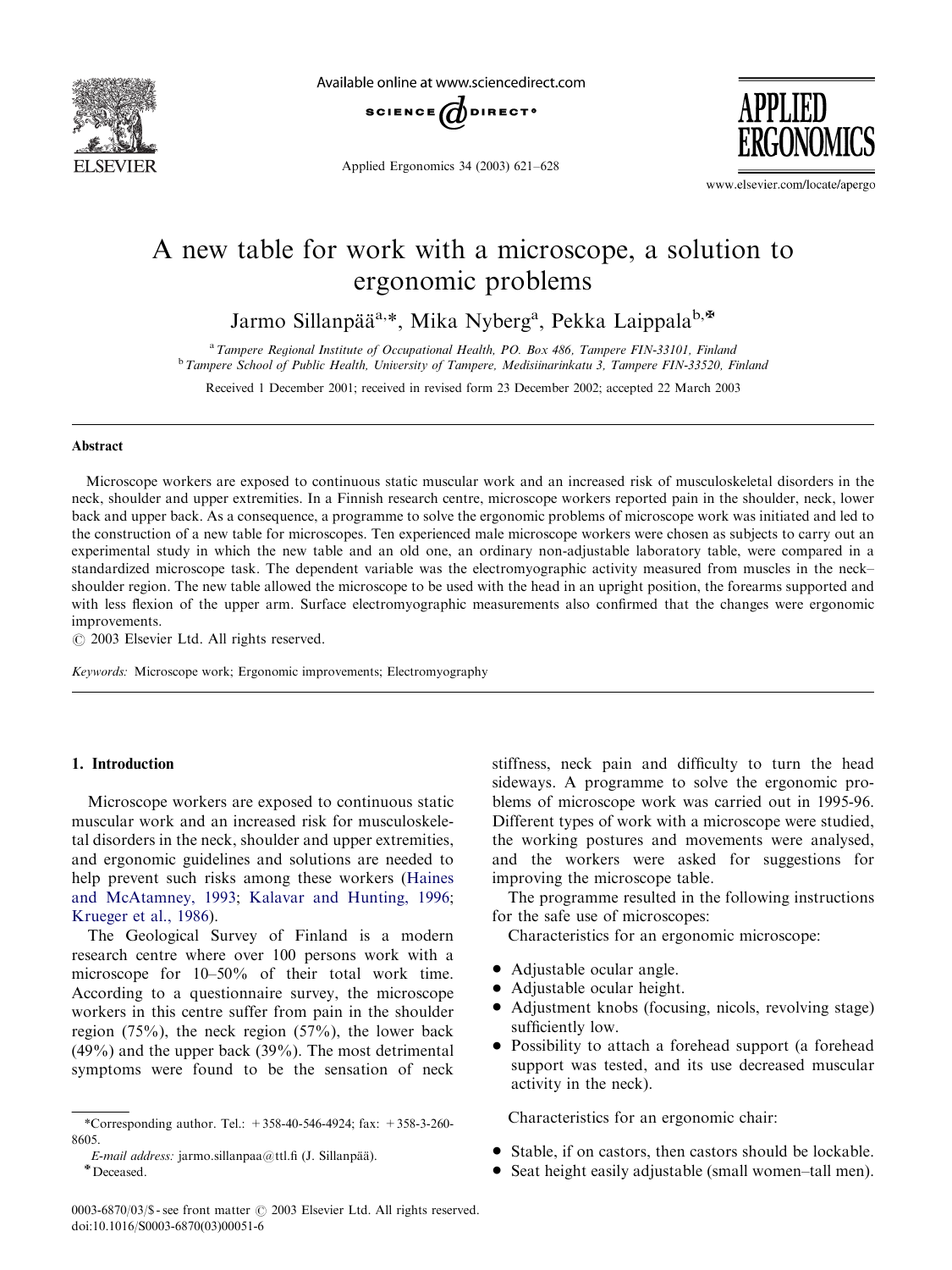- Adjustable angle and depth of the seat.
- High back support, adjustable in height and angle (support of low back).
- Neck support, adjustable in height and in frontal plane.
- Optional armrests, adjustable in height, sideways and in frontal plane.

Characteristics for an ergonomic microscope table:

- $\bullet$  Stable.
- $\bullet$  Adjustable in height (crank, electrical, etc.).
- Sufficient amount of space (manual, counter etc.).
- Sufficient amount of leg room.
- Cut-away section at the front of the table (sitting near the microscope, arm support).
- Tiltable microscope level (ocular angle).
- Support for the forearms and the forehead.
- Adjustable forearm support with soft padding.
- Adjustable forehead support attached to the microscope or the table.

The microscope workers in the Geological Survey of Finland had an ergonomic, fully adjustable chair, they used conventional (non-adjustable ocular height and angle), high standard, expensive microscopes and ordinary laboratory tables. The management found it too expensive to replace the expensive, well-working microscopes with new,ergonomic ones. Therefore to improve the ergonomics of microscope work in the research centre, they chose to have a new microscope table designed.

For good working posture and minimal complaints, a microscope workstation should be adjustable to fit different size operators. Operators should be able to reach all the controls with their elbows resting on the table ([Kreczy et al.,1999;](#page--1-0) [Nielsen,2000;](#page--1-0) [Helander et al.,](#page--1-0) [1991\)](#page--1-0).

Along with these guidelines, we used the knowledge gathered in the ergonomic programme carried out in the Geological Survey of Finland to construct a new table for microscope work (Sillanpää and Viljanen, 1996). The new table had a height adjustable and tiltable middle section, on which the microscope was placed, along with adjustable right and left sections. Finally, a section at the front of the table was cut-away so that the operators could place their forearms on the table. The new table allowed the microscope to be used with the head in an upright position and the forearms supported and with less flexion of the upper arm.

The objective of this study was to compare the effects of working with the new microscope table on muscular load in the neck–shoulder region during a standardized microscope task with the effects of working on an ordinary non-adjustable laboratory table.

# 2. Materials and methods

### 2.1. Subjects

Ten male workers (aged 38–57 years, mean 47 years; body weight 62–103 kg; body height 165–183) were chosen as subjects. The men were experienced microscope users (having worked with microscopes 1.5–30 years, mean 17 years) and were able to practise using the new microscope table before the experiment.

## 2.2. Study design

In the experimental study, the new and old tables (Fig. 1) were compared in a standardized microscope task. The task was to identify the minerals from a rock slice (thin section) placed in position on the revolving stage of the microscope. The subjects repeated the task 5 times on both tables in randomized order.



Fig. 1. The old microscope table (a) and the new ergonomic microscope table (b).